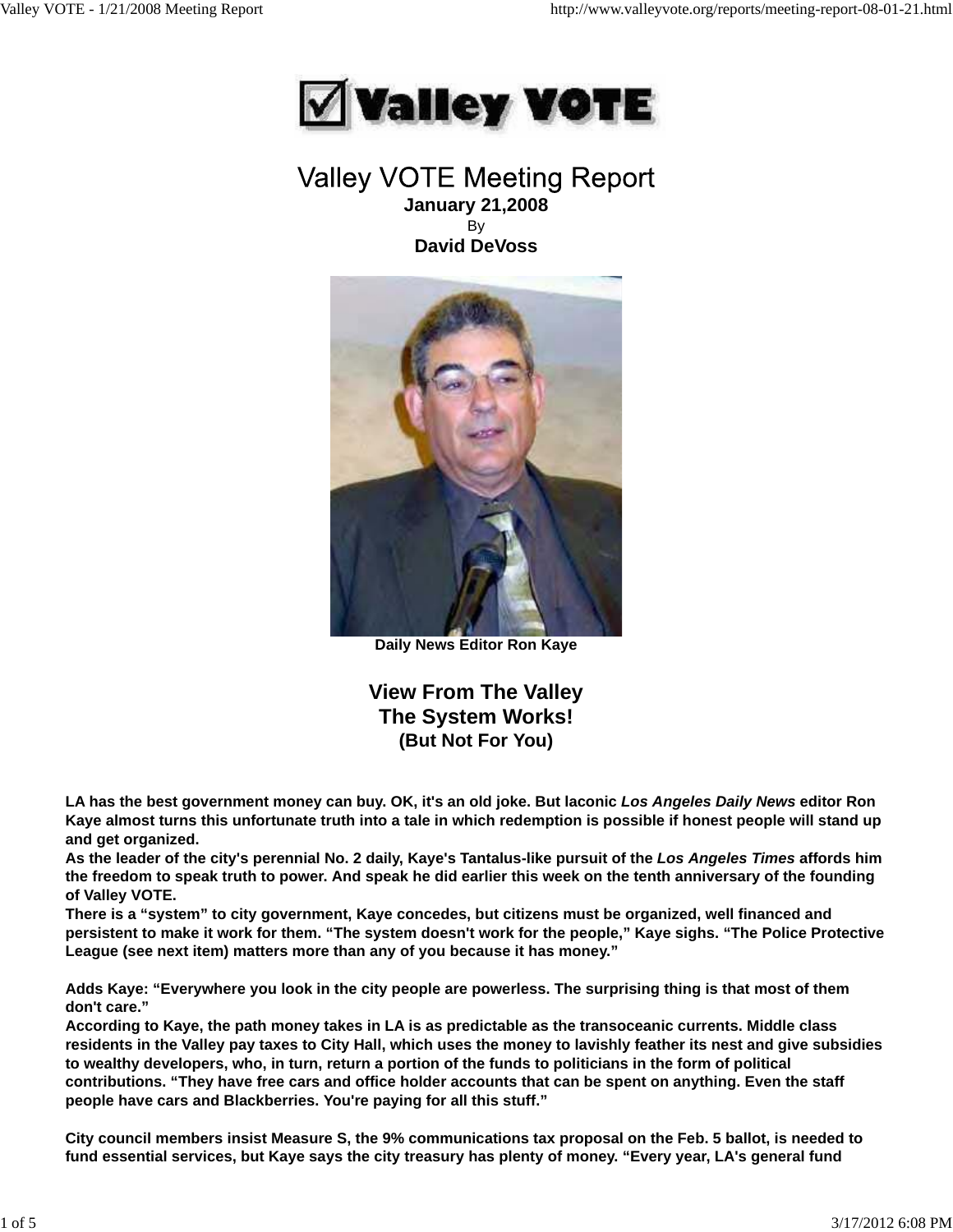**revenues grow at an average rate of 5.7%. The problem is that since 2000 Los Angeles' employee costs have risen 7.5% a year, a 53% increase."**

**Why is it, Kaye wonders, that City Hall has no money to repair sidewalks, yet has the funds to give a 23% pay hike to unionized municipal workers who already are the highest paid in the nation?**

**One shudders to imagine the depths to which local politicians could sink without** *Daily News* **oversight. But the newspaper's continued operation is not guaranteed. Over the past decade the Daily News staff has declines from 260 to 110. "We are a great community resource but our vitality and life are at stake" Kaye says. "We need your support."**

**(Valley VOTE suggests with great conviction that all of its members subscribe to the** *Los Angeles Daily News***. )**

# *LA's Finest Are Asked, So, What's in Your Wallet?*

**U.S. diplomats have to do it. So do ranking officials at the Pentagon and in the Department of Justice. Defense contractors with security clearances have filled one out, as has every presidential candidate. What do all these people have in common? Each has completed a financial disclosure form detailing their assets.**

**Now the monitor administering the federal consent decree under which the LAPD is forced to operate wants police officers fighting cash-rich gangs and narcotics dealers to report, under oath, details relating to personal income and investment, not only of themselves but also for immediate family members.**

**Nobody is saying the LAPD is corrupt. Indeed, Los Angeles police are highly regarded for their integrity and professionalism. That's why special guest speaker**

# **Tim Sands, President of the Los Angeles Police Protective League,**

**opposes the proposal. "We're not attempting to protect or hide any corrupt cops," he told Valley VOTE. "This union does not represent those types of individuals."**

**Sands believes the financial disclosure proposal is demeaning, intrusive and a gross violation of privacy. "Neither will it help fight corruption," he says. "Sting operations, polygraph tests and subpoenas help fight corruption," he insists. "Financial disclosure is not the way to go."**

**Concerned citizens can debate the merit of the proposal - and it seemed evident from comments at the meeting that most members feel full financial disclosure is unwarranted - but the most troubling aspect of financial disclosure is that information could leak into the public domain jeopardizing the safety of police officers.**

# *Skyscrapers on the Horizon for Universal City*

**The much discussed Universal Project is actually two projects: an MTA development on the East side of Lankershim Blvd. by Thomas Properties Group and another on Universal Studios land by NBC/Universal. The surrounding communities are united against both proposals, reports Valley VOTE Executive Committee member Polly Ward. "They believe the size of each is simply too massive and will have negative effects on Studio City and the entire San Fernando Valley," Ward says. "They say that the only way to mitigate the projects is to reduce the size of the projects - perhaps a six-story limit for all new buildings."**

**The projects expect to have finished environmental impact reports by March.**

# *Where's The Audit?*

**The Los Angeles Rent Stabilization Ordinance beats up apartment owners at every turn, says Valley VOTE treasurer Vic Viereck, himself an apartment owner. Besides the severe restrictions, owners who fail to pay the annual Rent Registration Fees and Systematic Code Enforcement Fees by the last day in February are subject to a late penalty of 58.6%. Furthermore, if owners of rent stabilized property fail to have a current Rent Registration Statement, it is illegal for them to collect even one dime of rent starting in the month of June.**

**Often the Los Angeles Housing Department fails to provide Rent Registration Statements by May 1 as it is required to do, but it is not penalized like owners. Last November, Viereck reports that absentee LAHD employees**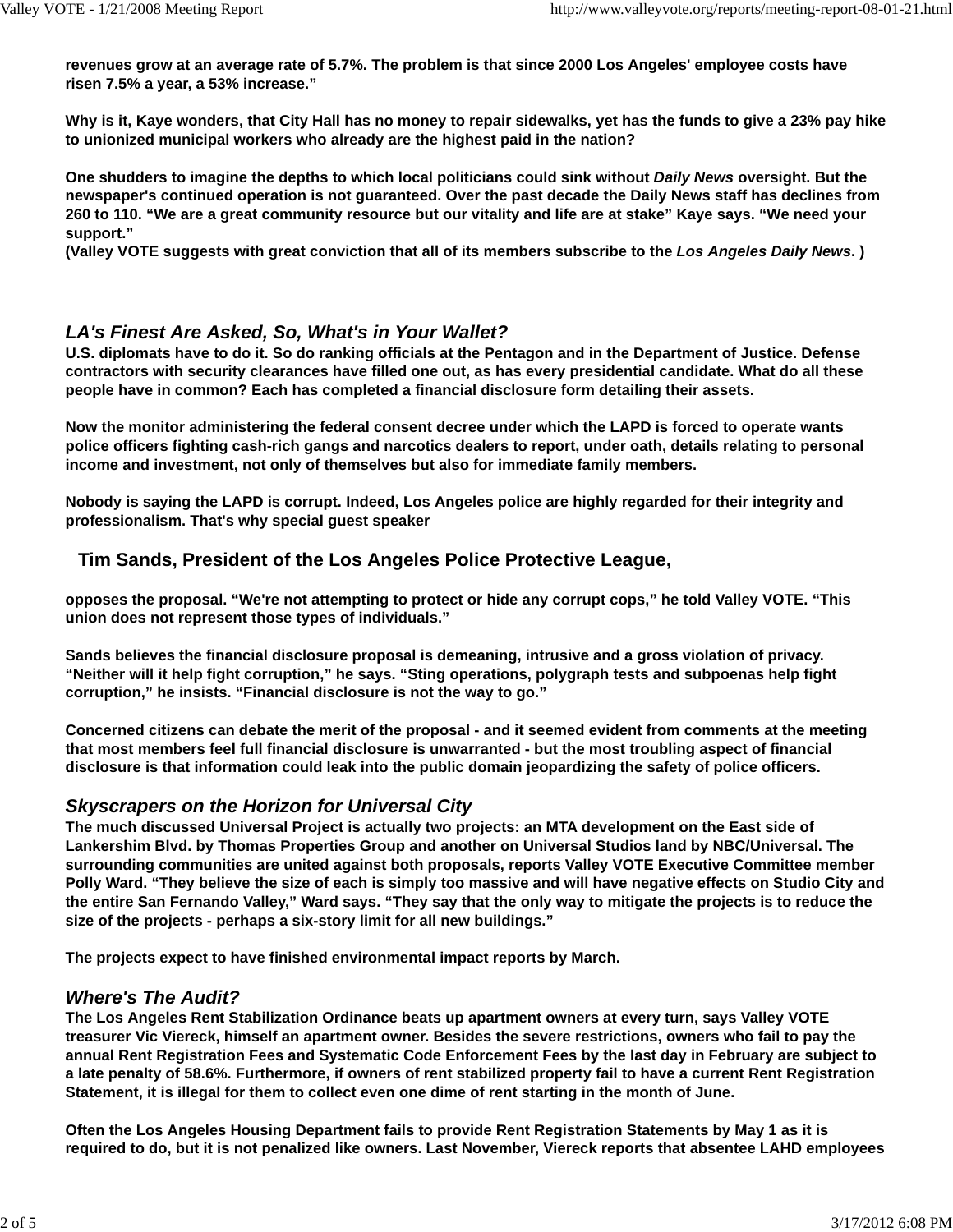**left voice messages on their phones referring callers to names and phone numbers of other absent employees who also left voice messages. Naturally, the third referred person also was absent from his office. After years of such performance, the LAHD General Manager still has her job.**

**Apartment owners have to report their annual gross rents to the Los Angeles Office of Finance, even if the total is less than the amount exempt from tax. Unfortunately, the Office of Finance has no way to keep track of information it needs. As a result, it has retained a private company named Muniservices to keep track of subject gross receipts.**

**"Inept public service from two city departments makes me wonder where's the audit, asks Viereck.**

# *Should LA Sell Shares in Its Golden Goose?*

**The Finance Committee chairman Richard Bort says he is beginning a project to examine financial statements of the L.A. Department of Water and Power to determine the answers to several questions:**

**1. How do the profit margins and dividend rates of LADWP compare to those of other large municipal and investor-owned utilities in California? What are the implications of these findings?**

**2. If the City of L.A. were to consider selling the LADWP to investors, what would the estimated value be? What would be the potential impact on the city and its taxpayers and ratepayers if such a sale were to occur?**

**"This financial exploration is necessarily limited to a macro-level view, and we recognize that there are a myriad of details lurking below the surface," says Bort. "But we want to look at the "big picture" to try to draw some conclusions as to strategic directions that the city might take with respect to this behemoth utility."**

### *LAX Redux*

**The Los Angeles Board of Airport Commissioners (BOAC) has authorized Tom Bradley International Terminal to add two A380 size gates and an improved baggage system. The entire airport is being surveyed to determine which portions of the decrepit 1960s infrastructure can be salvaged. In addition to this news, Valley VOTE's Denny Schneider offers the following:**

**"The first step in the Master Plan process, the Notice of Preparation (NOP), should be completed in the next two months. The BOAC approved an environmental review contractor at their meeting last week so that the process could proceed. The NOP contains preliminary options to be refined over the following three months of public Scoping Meetings. A packed gallery called for evaluation of the safety issues to ensure that the appropriate options would be evaluated. BOAC rejected this notion as they want to move forward ASAP as the draft preparation and then reviews will take until the end of 2010 for a final draft approval.**

**NASA was to simulate conditions on the North runways and draw safety actions necessary to resolve the question of additional runway spacing, but the study is delayed or canceled. A recent NASA/FAA gaff on another FAA contract to evaluate national flight safety has resulted in NASA rejecting the LAWA contract to do a full analysis.**

**Until last year never more than one or two minor incursions occurred on the North; 80% of the incursions were on the South complex. In 2007 there was a dramatic increase while closures of the South complex runways added northern traffic and complexity to the operations.**

**Each north complex incursion reported listed pilot and/or controller error; none blamed runway geometry. Expansion proponents continue emphasizing the need for wider runway spacing despite that Air Traffic Controllers estimate that runway geometry account for as few as 5% of the incursions over the next several years. Proponents say wider aircraft need wider spacing. LAWA, expansion proponents, and the FAA blame the newer larger aircraft (NLA), such as the A380 for the present safety lapses, but the incursions to date have each been when no NLA are present.**

**Using safety improvement as justification, LAWA created a Master Plan option that would provide greater spacing between northern runways with a new centerline taxiway. The northern most runway, 24R, would be moved at least 340' toward Westchester. This potentially results in massive demolition of the business district and more residence removals because the FAA increased its runway protection zone requirements last year. LAX can already accommodate an Airbus A380 without changes, but it requires space allocations and ground traffic**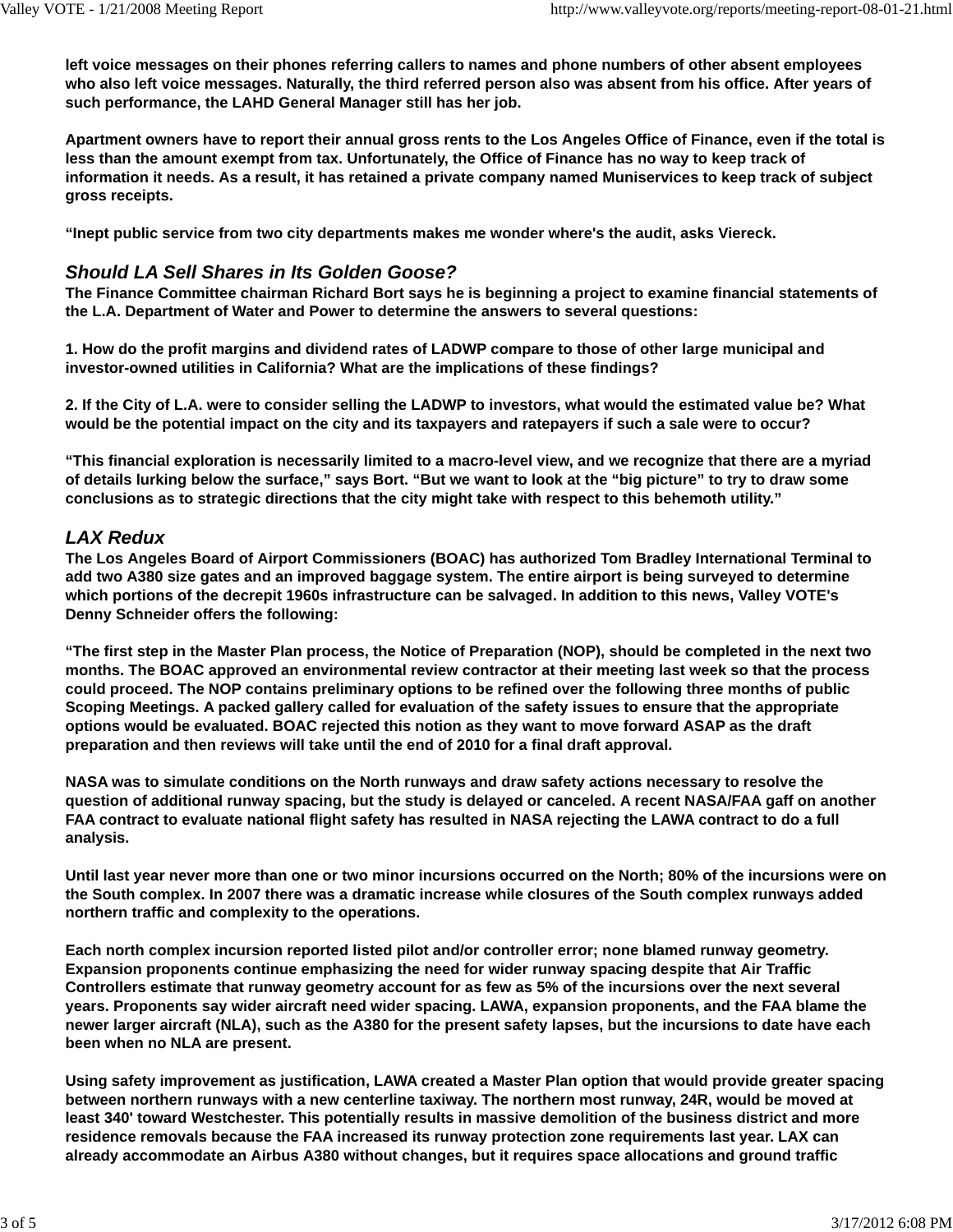#### **controls. "**

**For more details about these issues Schneider urges you to see www.RegionalSolution.org. For status of the current projects at LAX go to** *http://www.lawa.org/lax/laxexpect.cfm*

# *For Valley Neighborhood Councils All Politics Is Local*

**Three events in the past several months affect the Neighborhood Council system in the San Fernando Valley and the entire Los Angeles metropolitan area. George Truesdell of the Northridge West Neighborhood Council explains:**

**The first event was the acceptance by the City Clerk to handle all election related activities for all Neighborhood Councils. This action by that entity seemed to fly in the face of other city "pols" who felt they were in no position to accommodate this work. In order for this to work though, all affected councils will have to amend their respective bylaws to allow for bi-annual elections and four-year terms of office. This action appears to give greater credence to the Neighborhood Council System, right when many folks were saying we were not a viable form of governance.**

**The second event was a meeting of the Education and Neighborhoods Committee chaired by Richard Alarcon held on January 8, 2008. Of the four items on the agenda, three directly affected the Neighborhood Council System, and arose out of the 73 recommendations suggested by the Neighborhood Council Review Commission (NCRC). The main item for consideration was whether Neighborhood Councils would be allowed to file "Council Files." This measure was unanimously approved by the (3) committee members with terms better than recommended. The measure, as approved, allows for three filings/year/NC, with only one additional NC required to second the filing. The system will operate under a sunset clause of two years, to test the viability of the process. This action seems to say that certain downtown members believe that we are more than dysfunctional troublemakers.**

**The third event concerns a small article in the Los Angeles Times of January 16, 2008. The article relates the outcome of the January 8 meeting whereby NC's were given more access to the City Council through the use of "filings," but also appears to place unreasonable burdens on those NC members who deign to use this newfound power. The restrictions intended to deter these filings include the completion of conflict-of-interest forms describing income, real estate holdings, and stock market investments from every member of an NC making a filing. The fact that we have created this discomfort in those folks is heartening given the state of affairs in our current city government," says Truesdell. " But, we cannot live with these restrictions because, it is my opinion that no one will complete the forms, thereby negating this new "power." We can and should continue to be aggressive though in withholding our support for all activities presented by those persons who proposed these harsh restrictions.**

**Aside from these items, other activities of note by our NC's include:**

**West Hills has aligned themselves with four other councils to their south, to form a larger and stronger entity. They created a newsletter and combined resources for other activities. In 2007 they hosted a Senior Citizens &Care Givers conference in conjunction with the City of Los Angeles Department of Aging.**

**Northridge West and East joined together to promote a "Senior Fair" like the one conducted by West Hills in 2007. They also created a joint committee with the support of Greig Smith's office to clean up Reseda Boulevard after the business community dropped their support for the project after one year.**

**Northridge West has also arranged for CERT classes to be taught by LAFD personnel during the first 3 Saturdays in March, at Beckford Elementary School, and has paid for and arranged for all participants to receive the official workbook. Other information regarding this event can be found in our website at www.northridgewest.org.**

# **Valley VOTE Mission Statement**

**Valley VOTE, a diverse coalition of San Fernando Valley residents, business people, educators, community activists and organizations is committed to exploring and implementing programs that empower the people of the San Fernando Valley and the City of Los Angeles, including opportunities to improve local governance, education and public participation on policy matters.**

*Please forward this Email to interested individuals and organizations. If you would like to be removed from our*